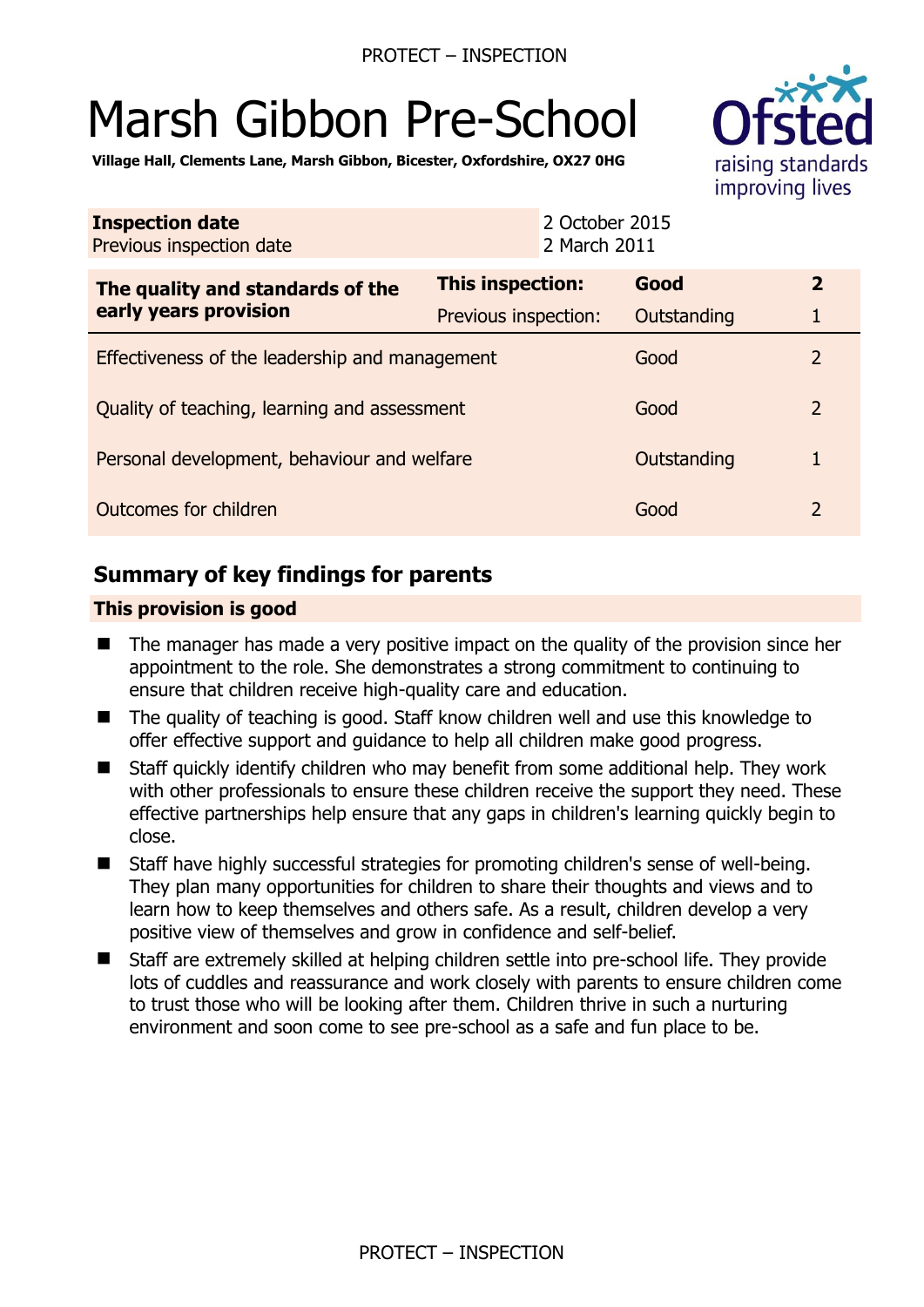#### **It is not yet outstanding because:**

- Staff do not plan some activities as well as they could. For example, staff do not always ensure they have enough resources ready for adult-led activities or that younger children do not sit for too long at singing. At these times, some children become distracted and lose interest.
- Staff do not always make the best use of opportunities to teach children about everyday technology. They do not consistently encourage children to explore and practise using technological resources in their play.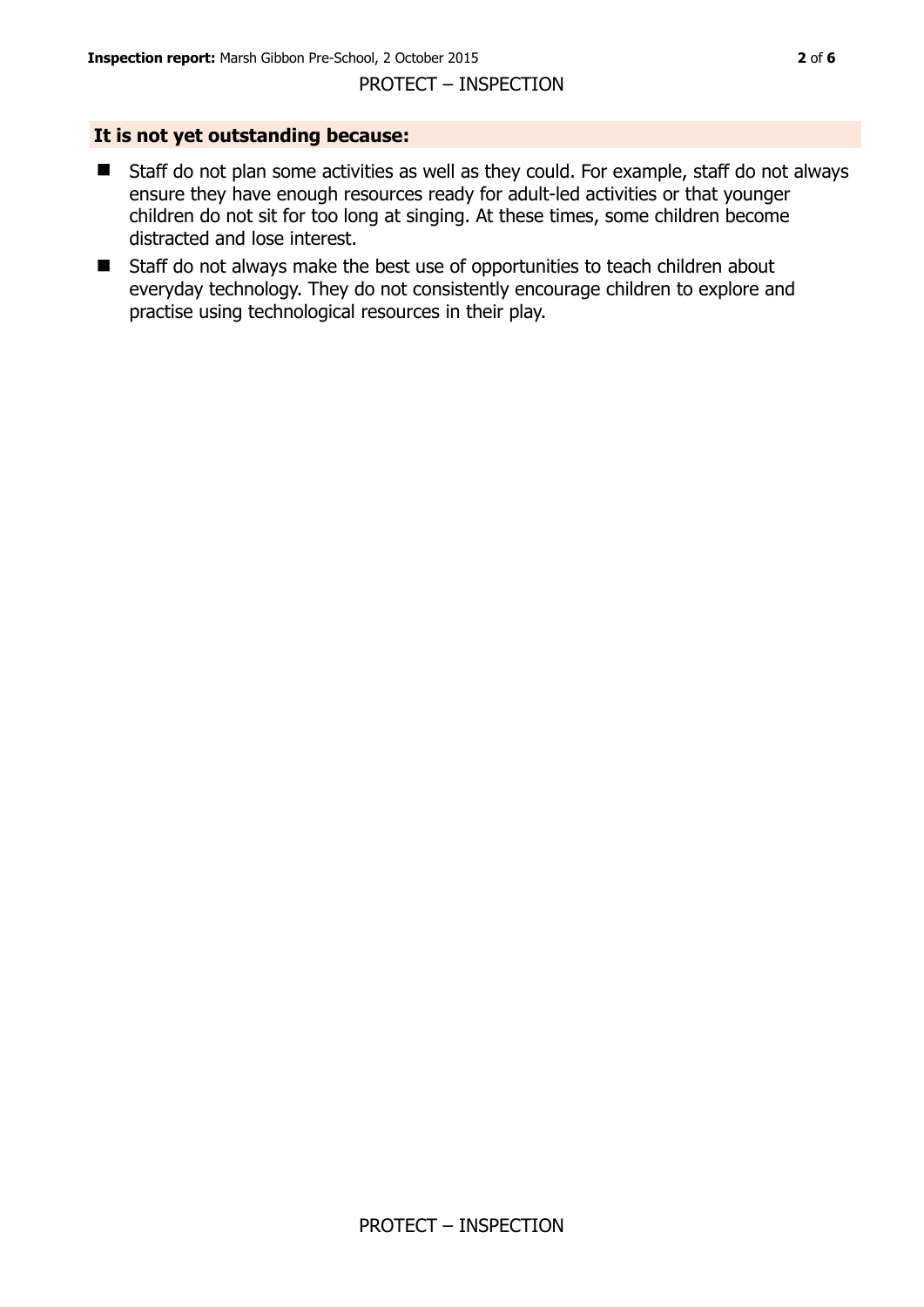# **What the setting needs to do to improve further**

## **To further improve the quality of the early years provision the provider should:**

- review adult-led activities to ensure they capture and maintain all children's interests
- $\blacksquare$  improve opportunities for children to use, practise and explore technology for a particular purpose.

## **Inspection activities**

- The inspector observed children and staff, indoors and outdoors.
- $\blacksquare$  The inspector carried out a joint observation with the manager.
- $\blacksquare$  The inspector took account of the parents' views.
- The inspector spoke with staff about their understanding of safeguarding, child protection and first aid.
- The inspector sampled documentation, including children's records, policies and staff qualifications.

## **Inspector**

Sarah Holley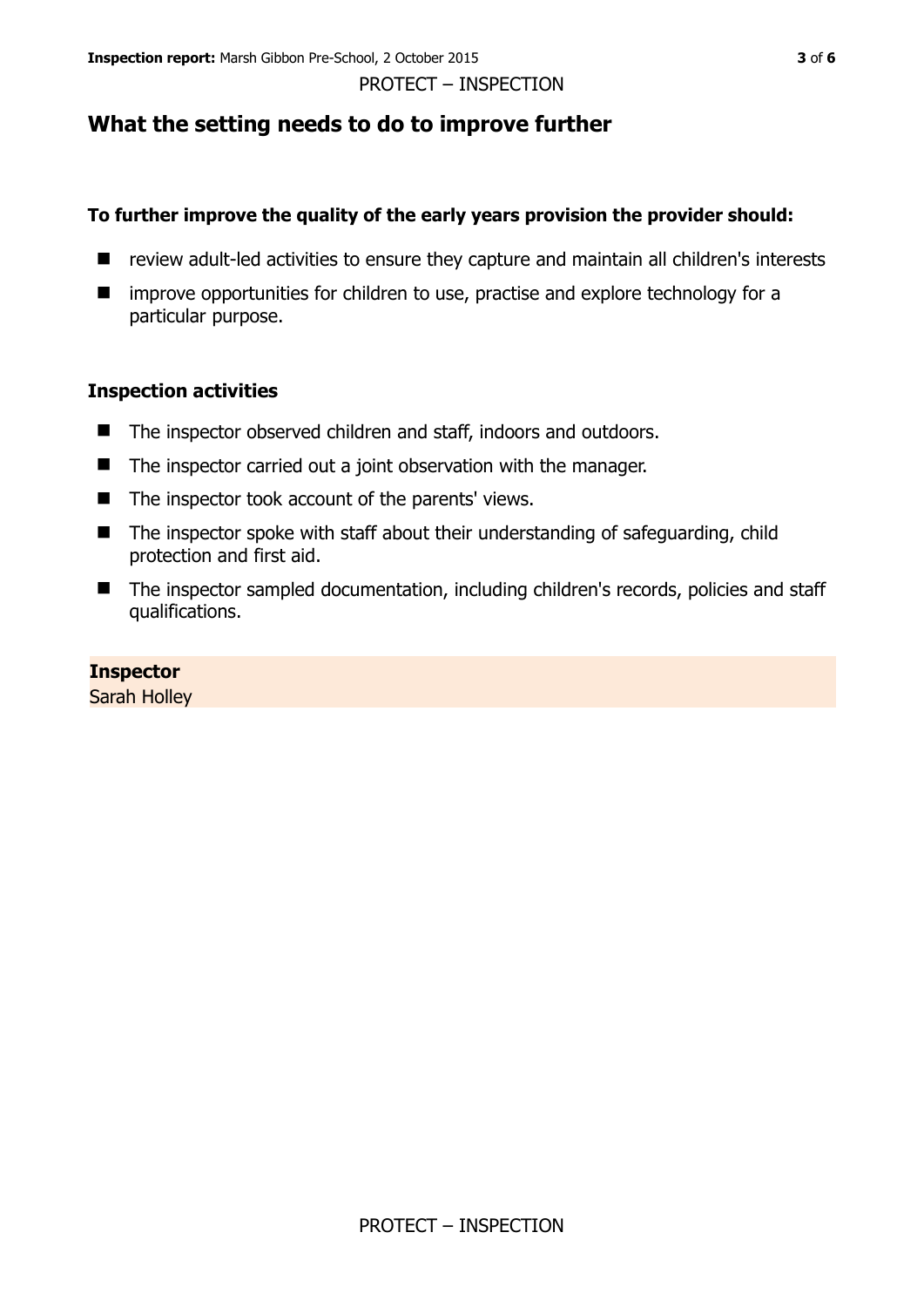# **Inspection findings**

#### **Effectiveness of the leadership and management is good**

The manager understands and fulfils the requirements of her role well. She involves parents, children and staff in reviewing all aspects of the provision, and leads staff in making effective improvements. For example, staff now organise the beginning of sessions so parents have more time to help children settle. Staff are well qualified. The manager encourages them to attend additional training and to share their new knowledge with colleagues. She offers effective guidance and ensures they have regular opportunities to discuss their performance. This ensures teaching remains consistently strong. Staff keep parents well informed about their children's progress, which helps parents to continue the learning at home. Safeguarding is effective. The manager ensures all staff fully understand their role in keeping children safe and know what to do if concerned about a child's welfare. The manager and provider use effective systems to ensure the suitability of those they employ to work with children.

#### **Quality of teaching, learning and assessment is good**

Staff track children's progress, enabling them to plan to meet their individual needs. They ask children questions and comment on their play to help them learn. Children learn about the world in which they live, such as digging for vegetables and walks in the local area. They develop their mathematical skills as they compare the heights of towers they build. They have many opportunities to practise their early writing, both indoors and outdoors. Staff provide additional support for those who need it; for example, by planning extra speaking and listening activities or by organising extra visits to meet their new teachers. Staff are committed to ensuring all children gain the skills they need for future learning. All children make good progress and develop a positive view of learning and doing one's best.

#### **Personal development, behaviour and welfare are outstanding**

Staff meet children's physical needs extremely well. They plan the day so that children can spend plenty of time outside exercising in the fresh air. Children develop an interest in healthy food because staff are enthusiastic and encouraging at snack. Staff have received recognition for the work they do around respect and tolerance. Children use these terms as they play, and they talk about how they are feeling. Staff skilfully use dolls, 'respecting Rita and Roger', to help children learn to see things from the point of view of others. Children show extremely high levels of involvement in their play because staff put a great deal of thought into how they present toys and equipment.

#### **Outcomes for children are good**

Outcomes for children are good. Children are developing the skills they need for their future learning and a successful move to school. They are discovering that being kind, helpful and tolerant is just as important as being able to count and write your name.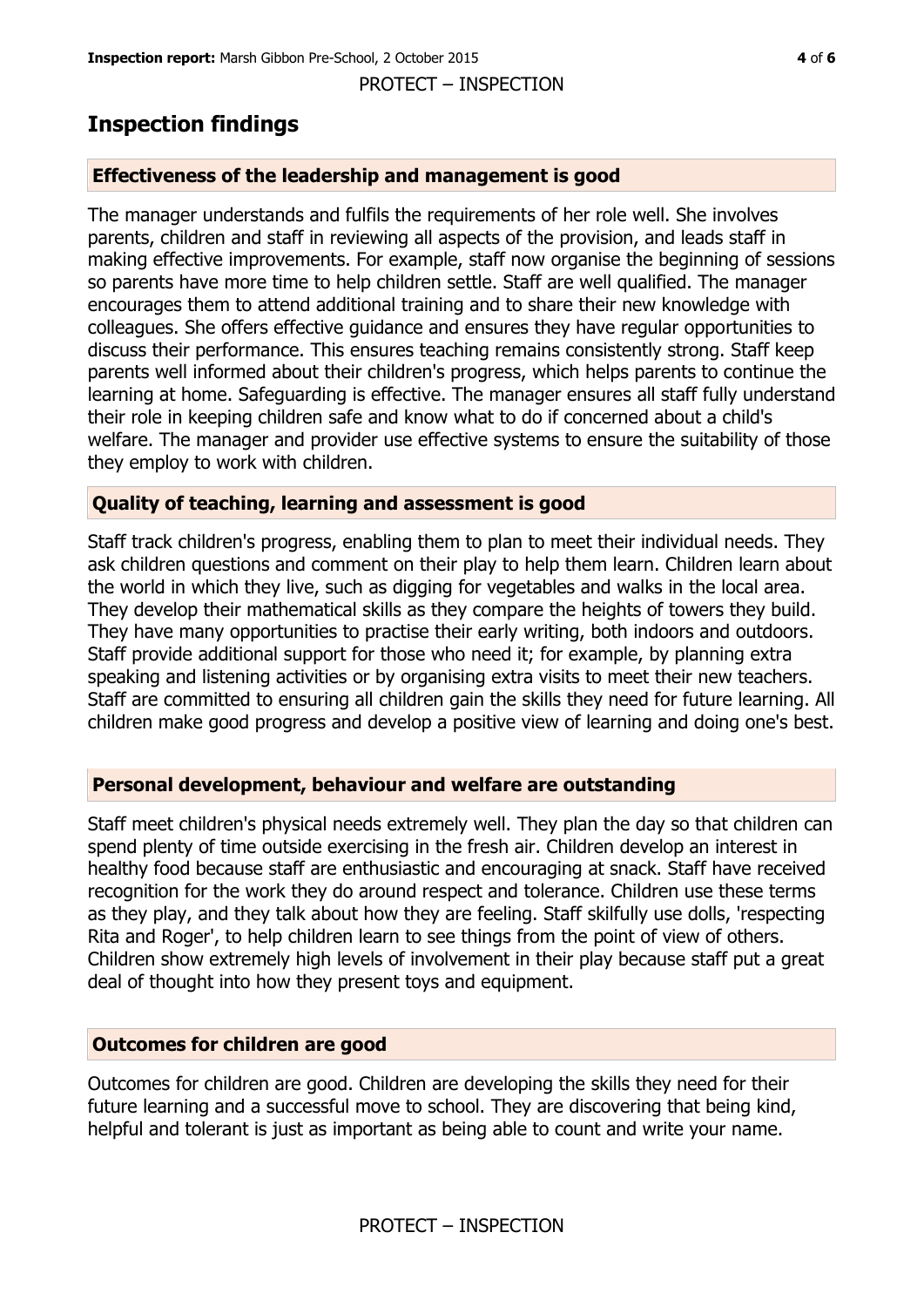# **Setting details**

| Unique reference number           | 131131                            |
|-----------------------------------|-----------------------------------|
| <b>Local authority</b>            | Buckinghamshire                   |
| <b>Inspection number</b>          | 825489                            |
| <b>Type of provision</b>          | Full-time provision               |
| Day care type                     | Childcare - Non-Domestic          |
| Age range of children             | $2 - 5$                           |
| <b>Total number of places</b>     | 36                                |
| <b>Number of children on roll</b> | 53                                |
| <b>Name of provider</b>           | Marsh Gibbon Pre-School Committee |
| Date of previous inspection       | 2 March 2011                      |
| <b>Telephone number</b>           | 07927 244913                      |

Marsh Gibbon Pre-School registered in 1992. It is located in Marsh Gibbon, Oxfordshire. It is open from 9am to 3pm on Monday, Wednesday, Thursday and Friday, and from 9am to 12 noon on Tuesday, during term time only. The provider receives funding for free early years education for children aged two, three and four years. The provider employs 11 staff; of these, eight hold childcare qualifications at level 3, one holds a qualification at level 5 and one has Early Years Professional Status.

This inspection was carried out by Ofsted under sections 49 and 50 of the Childcare Act 2006 on the quality and standards of provision that is registered on the Early Years Register. The registered person must ensure that this provision complies with the statutory framework for children's learning, development and care, known as the Early Years Foundation Stage.

Any complaints about the inspection or the report should be made following the procedures set out in the guidance 'Complaints procedure: raising concerns and making complaints about Ofsted', which is available from Ofsted's website: www.gov.uk/government/organisations/ofsted. If you would like Ofsted to send you a copy of the guidance, please telephone 0300 123 4234, or email enquiries@ofsted.gov.uk.